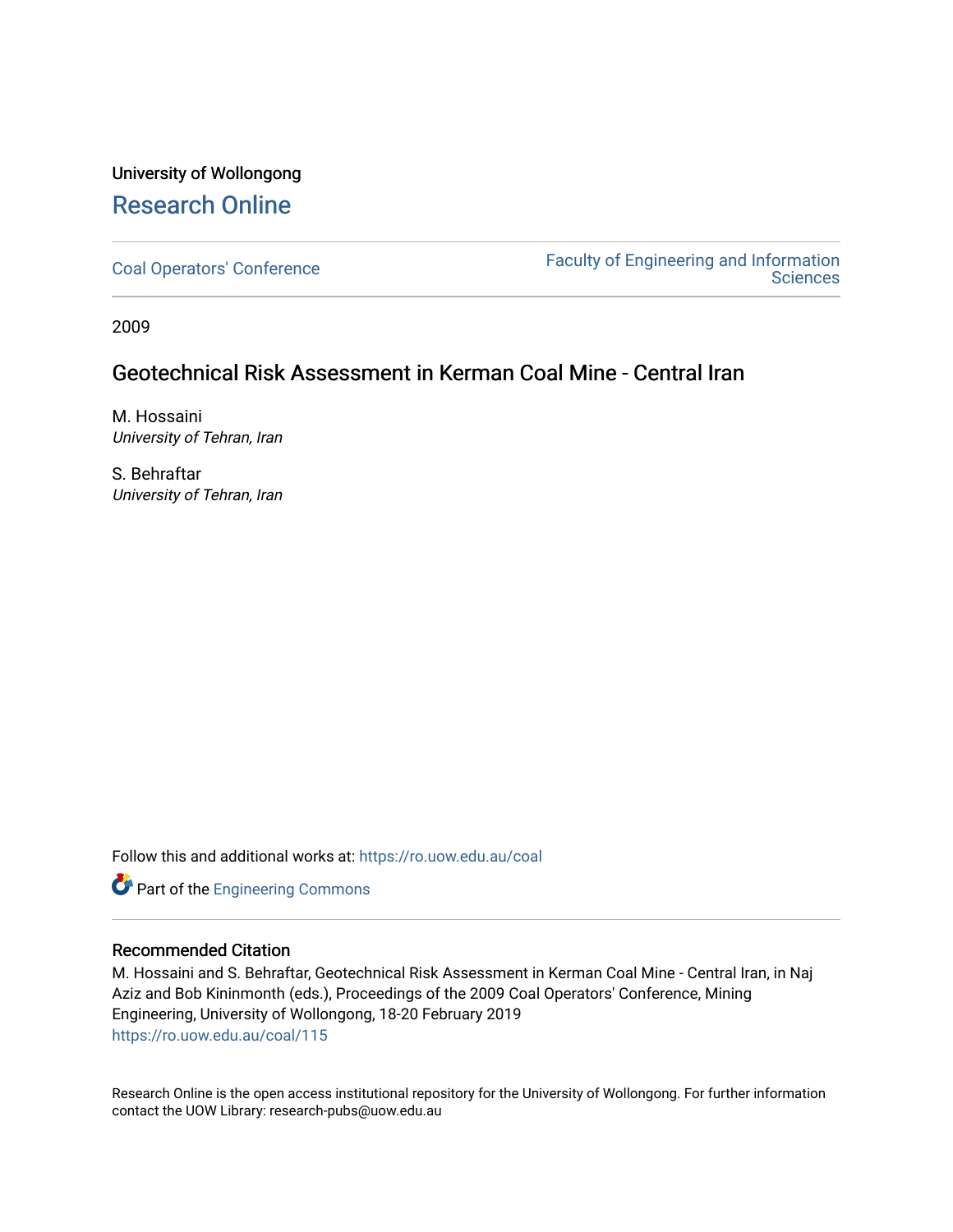# **GEOTECHNICAL RISK ASSESSMENT IN KERMAN COAL MINE- CENTRAL IRAN**

# **Mohammad Hossaini<sup>1</sup> and Sommayeh Behraftar<sup>1</sup>**

*ABSTRACT:* Mine safety in underground coal mines is normally threatened by the likelihood of accident occurrence. The outcome of such occurrences includes and is not limited to loss of machinery and equipment, loss of life, injury, disability, and mine closures. In this study, the Risk Priority Number (RPN) has been determined for the Kerman Coal Mine and the main causes of uncertainty found through the RPN. The implementation of a decision tree and a risk management plan considering the causes of accidents has been proposed. Data covering a complete range of every accident occurred during the time period of 2003-2008 has been analyzed and the accidents have been classified and sorted by RPN. It has been shown that amongst all types of incidents, the risk of roof failure is the most probable risk of all. It is concluded that the probability of an accident occurring every 24 days is 95%. It has been shown through the decision tree that due to the high number of accidents, the cost of investing in preventative measures is significantly less than costs related to accident consequences and therefore, financially justified.

**Key words:** Risk Analysis, Risk Priority Number (RPN), Decision Tree.

## **INTRODUCTION**

Underground coal mining is one of the most high risk industries and every year, accidents in mining activities cause fatalities, serious injuries and incurring heavy financial losses. Minimizing existing risks and providing a safe working environment not only requires a well planned management of the risks related to various accident types, but also the creation of suitable solutions for them.

In underground coal mines, roof collapse as a geotechnical risk, is amongst the main causes of accident occurrences. The consequences of such failures are worker's disability, death, injury, equipment damage and financial losses. During 2003-2008, in Kerman Coal Mines, 59% of accidents and 30% of fatalities have been caused by roof collapse (HSE section, Mineral Supply and Production Co., 2008).

In this paper, the risk of accident occurrences has been studied and for this purpose quality data has been quantified through statistical analysis involving the decision tree method has been used for assessment and management of risks.

## **DEFINITIONS**

To avoid any confusion in the interpretation of the terminology used in this paper, the following definitions adopted from literature are presented (Einstein, H.H., 1997 and Duzgun, H.S.B., Einstein, H.H., 2004):

**Uncertainty**: Implies a condition in which not only the probable happenings are not known, but also the probability of known happenings is not clear. In other words, neither the probable happenings nor the probability of their occurrences is clear.

**Danger**: Although the potential of rock fall from the roof exists, the characterization of danger does not include any forecasting.

**Hazard**: Conditions in which the probability of a roof collapse exists in a certain period of time.

**Risk**: Implies a condition in which not only the probable happenings are known but also the probability of known happenings is almost clear. However, which incident may occur is unknown. Therefore,

 $\overline{a}$ 

<sup>1</sup> *School of Mining Engineering, University of Tehran, Iran*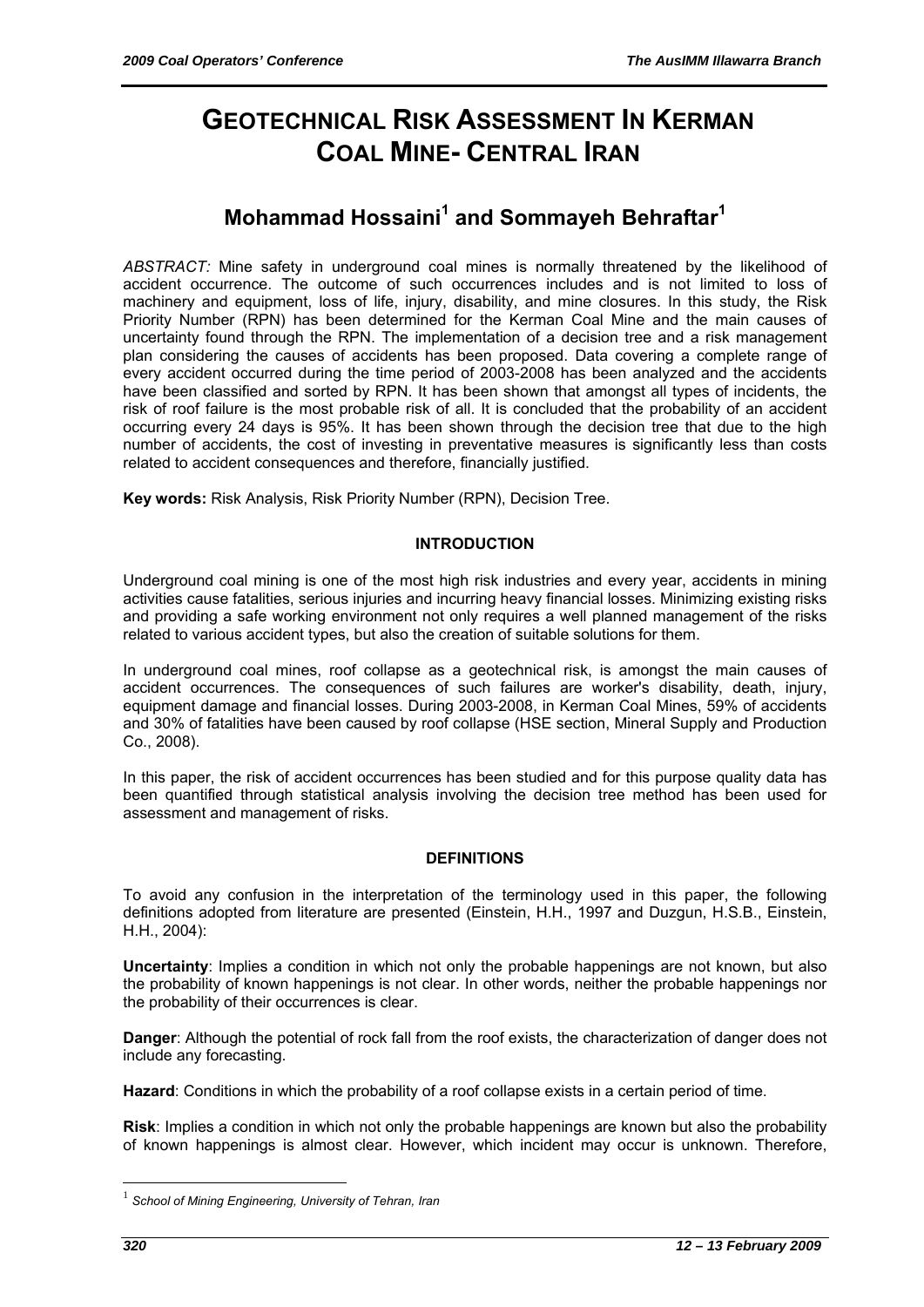making a decision in a high risk environment is much easier than in an uncertain environment. Since the hazard may lead to different consequences depending on the mine environment, risk can be introduced as;

Risk = Hazard × Consequences

In the case of roof fall;

Risk = Probability of roof fall (P)  $\times$  Consequences or R = P $\times$  C

Where R= Risk associated with roof fall, P = probability of roof fall occurrence in a certain period of time (Hazard) and  $C =$  Consequences which may include fatalities, injuries, disabilities, equipment breakdown, loss of time, etc.

#### **CLASSIFYING THE INCIDENTS IN THE KERMAN COAL MINE**

The effect of risk is determined through probability and consequences. A probable incident and its consequences have been classified through a ranking of 1 to 10, depending on its degree of probability and the intensity of its consequences. Risk Priority Number (RPN), which varies from 1- 100, is then calculated by the multiplication of the two above rankings. RPN is employed in deciding on necessary modifications for avoiding or reducing the potential errors.

Data collected from all types of incidents occurred in Iranian coal mines during the time period of 2003-2008 has lead us to adopt specific classifications suitable for all nationwide underground coal mines. As shown in Tables 1 to 3, this classification ranks the probability of occurrence, intensity of injuries and number of "out of work" days from 1-10. RPNs shown in Table 4 were then calculated from due numbers in Tables 1-3.

As seen in Table 4 being struck by flying debris, being trapped between heavy objects and destruction have the highest RPN. Geotechnical problems (mostly roof failure) are the main cause of these incidents. The total RPN for the 3 main incidents caused by roof collapses is 690 out of 1000. This indicates that this type of risk (roof failure) requires particular attention.

| Occurrence frequency        | Ranking |
|-----------------------------|---------|
| More than once a day        | 10      |
| More than once a week       | 9       |
| Once a week                 | 8       |
| More than once a month      | 7       |
| Once a month                | 6       |
| More than once in 6 months  | 5       |
| More than once a year       | 4       |
| More than once in 2 years   | 3       |
| More than once in 2-5 years | 2       |
| once in more than 5 years   |         |

#### **Table 1 - Classification of "occurrence probability"**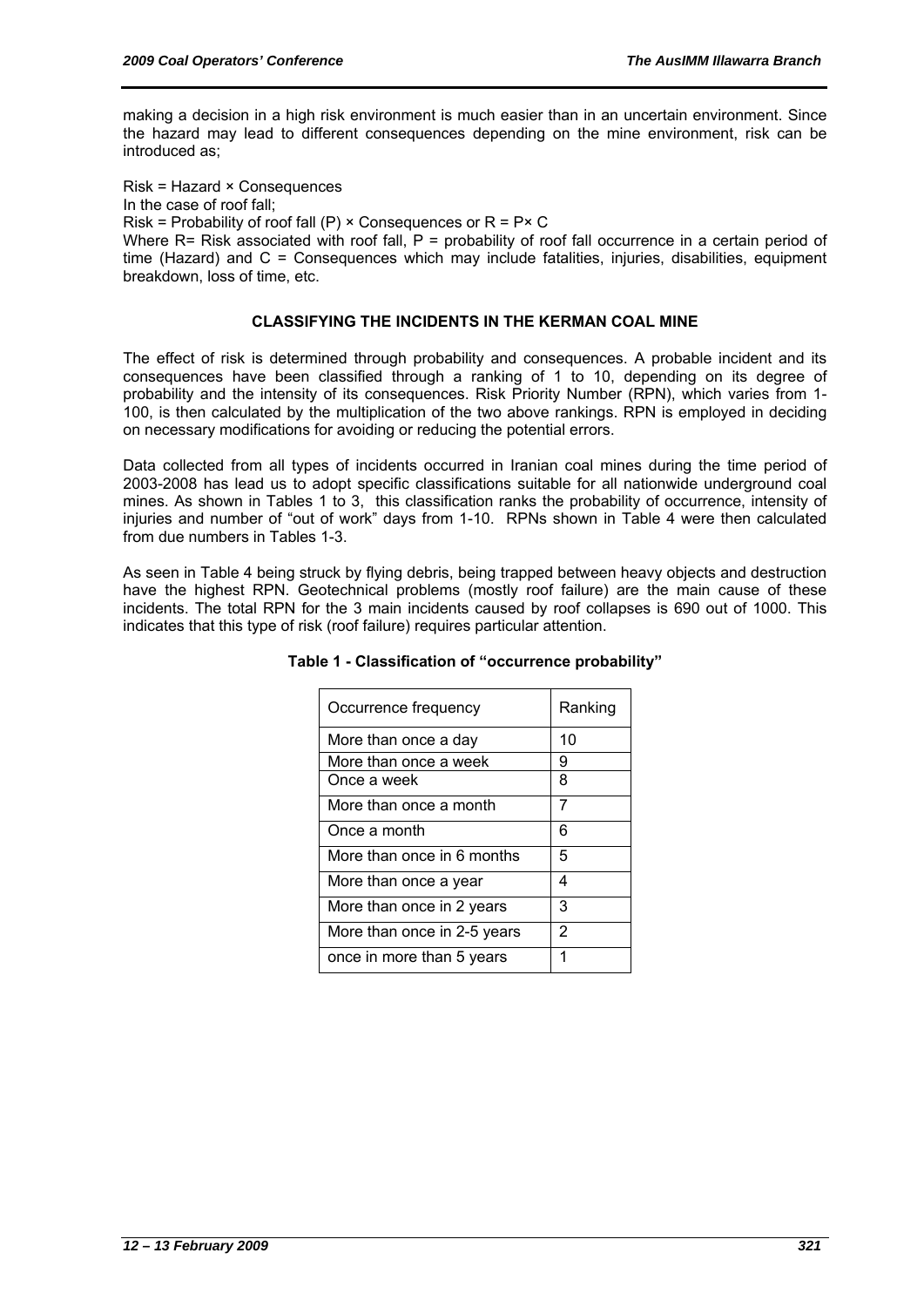| Type of injuries             | Ranking |
|------------------------------|---------|
| Death                        | 10      |
| Amputation                   | 9       |
| <b>Burns</b>                 | 8       |
| Bone breakage & dislocations | 7       |
| Internal cuts and bleeding   | 6       |
| Electrical shock             | 5       |
| Bruising, twisting & strain  | 4       |
| Poisoning                    | 3       |
| Cuts & wounds                | 2       |
| Load lifting injuries        | 1       |

# **Table 2 - Classification of "injury intensity"**

## **Table 3 - Classification of "out of work" times**

| Out of work times   | Ranking |
|---------------------|---------|
| Permanent           | 10      |
| 2-3 years           | 9       |
| 1-2 years           | 8       |
| $6 - 12$ months     | 7       |
| $3 - 6$ months      | 6       |
| 1-3 months          | 5       |
| 1 week $-$ 1 month  | 4       |
| 1 day $-$ 1 week    | 3       |
| 1 shift - 1 day     | 2       |
| No out of work time | 1       |

## **RISK ESTIMATION**

In order to evaluate the risk involved in a roof failure incident, two main components are required. These components are probability/hazard and consequences.

## **PROBABILITY OF ACCIDENT OCCURRENCE**

There are two methods of estimating the probability of accident occurrence:

- 1 Observational method
- 2. Statistical analysis of previous incidents (Einstein, H.H., 1997).

In the first method an experienced miner/engineer can estimate the probability of an accident based on the condition of a mine and certain indicators around the mine. In the second method the probability of accidents can be estimated by analyzing the specifications of previous accidents and their intervals. This method can be more precise provided that information related to the type, date and consequences of the accidents are available.

In this study, because all data pertinent to the previous accidents of Kerman Coal Mine is available, the second method has been used for accident estimation. The number of roof failures in each method (NOF) and time intervals between failures (TBF) from 2003 to 2008 has been analyzed. Statistical outlines of these factors are detailed in Table 5. Considering the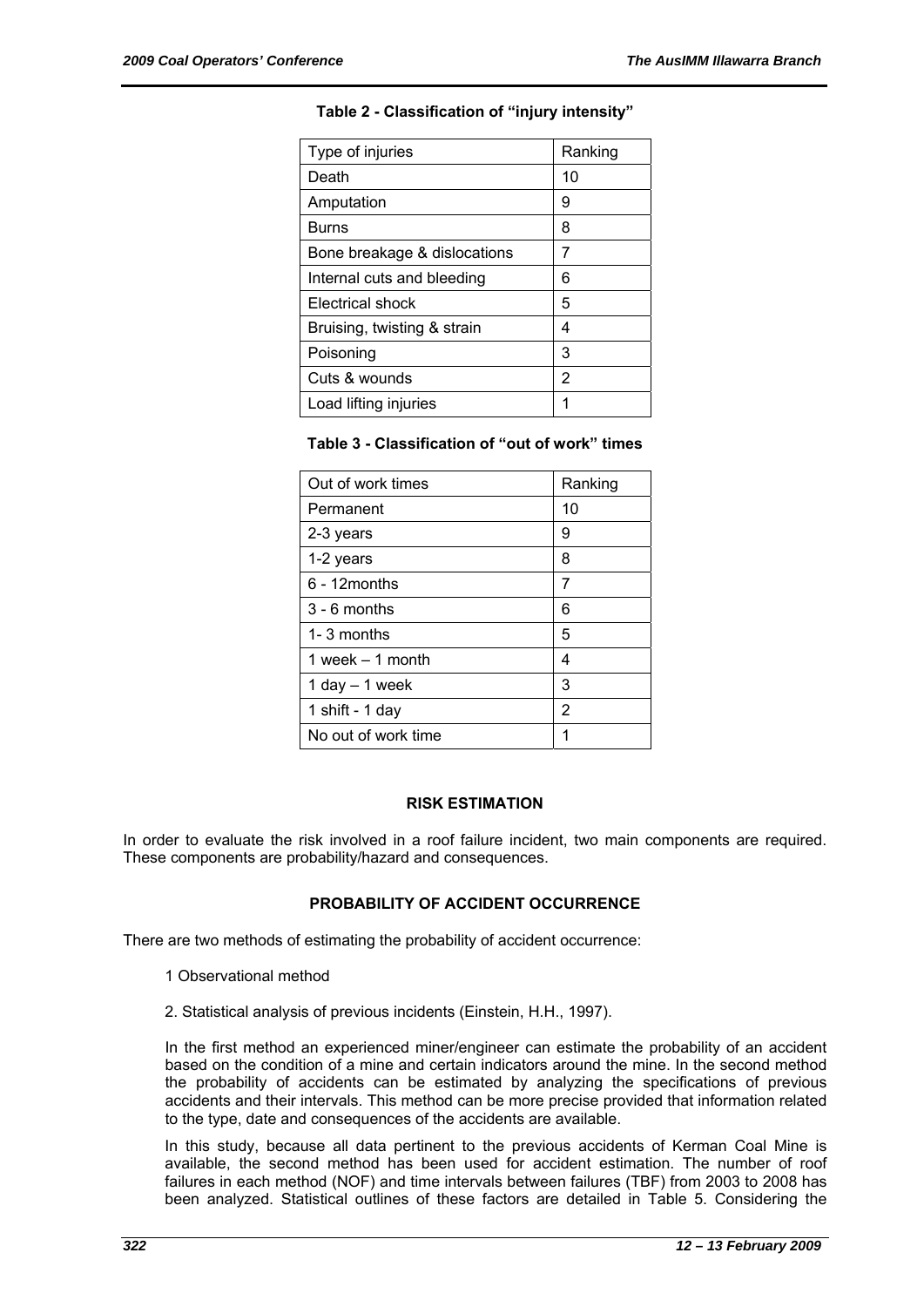nature of the data, proper distribution is selected and using data distribution function their probability is obtained. As the NOF data is distinctive, the Poisson distribution seems to be suitable. The  $K^2$  fitting test is performed to evaluate this way of distribution.

| Number         | Incident type                       |   | Av. degree of<br>injury intensity | Degree of<br>disability | <b>RPN</b> |
|----------------|-------------------------------------|---|-----------------------------------|-------------------------|------------|
| 1              | Being struck by flying debris       | 7 | 6                                 | 9                       | 378        |
| $\overline{2}$ | Being trapped between heavy objects | 4 | 5                                 | 10                      | 200        |
| 3              | Destruction                         |   | 7                                 | 8                       | 112        |
| 4              | Falling from a higher surface       |   | 7                                 | 7                       | 196        |
| 5              | Tripping on a flat surface          |   | 5                                 | $\overline{7}$          | 105        |
| 6              | Exposure to electrical circuits     |   | 5                                 | 10                      | 100        |
| 7              | Gas poisoning                       |   | 10                                | 10                      | 100        |
| 8              | Explosion                           |   | 6                                 | 5                       | 90         |
| 9              | Colliding with moving objects       |   | 5                                 | 1                       | 35         |
| 10             | Exposure to severe heat             | 2 | 1                                 | 5                       | 10         |

## **Table 5 – Statistical outlines of NOF and TBF for Kerman Coal Mine**

|            | Range | Minimum | Maximum | Mean | Standard<br>Deviation |
|------------|-------|---------|---------|------|-----------------------|
| <b>NOF</b> | 10    | u       | 10      | 6.22 | 3.95                  |
| <b>TBF</b> | 101   | ν       | 101     | 8.1  | 10.89                 |

Table 6 represents the results of  $K^2$  fitting test.

**Table 6 – K<sup>2</sup> Test results with 95% of confidence for NOF in Kerman Coal Mine** 

|            | Test | Degree of<br>freedom | Critical<br>amount | Fitting quality |
|------------|------|----------------------|--------------------|-----------------|
| <b>NOF</b> | 78.3 | 59                   | 79.1               | good            |

Therefore, TBF is well represented by exponential distribution. Probability Density Function (PDF) and Probability Mass Function (PMF) are represented by Exponential and Poisson distribution, given by Equations 1 and 2, respectively.

$$
f(x) = \frac{1}{\theta} e^{-x/\theta} \qquad 0 \le x < \infty
$$
  
\n
$$
p(x) = \frac{e^{-\lambda} \lambda^x}{x!} \qquad x = 0,1,2,...
$$
\n(1)  
\n(2)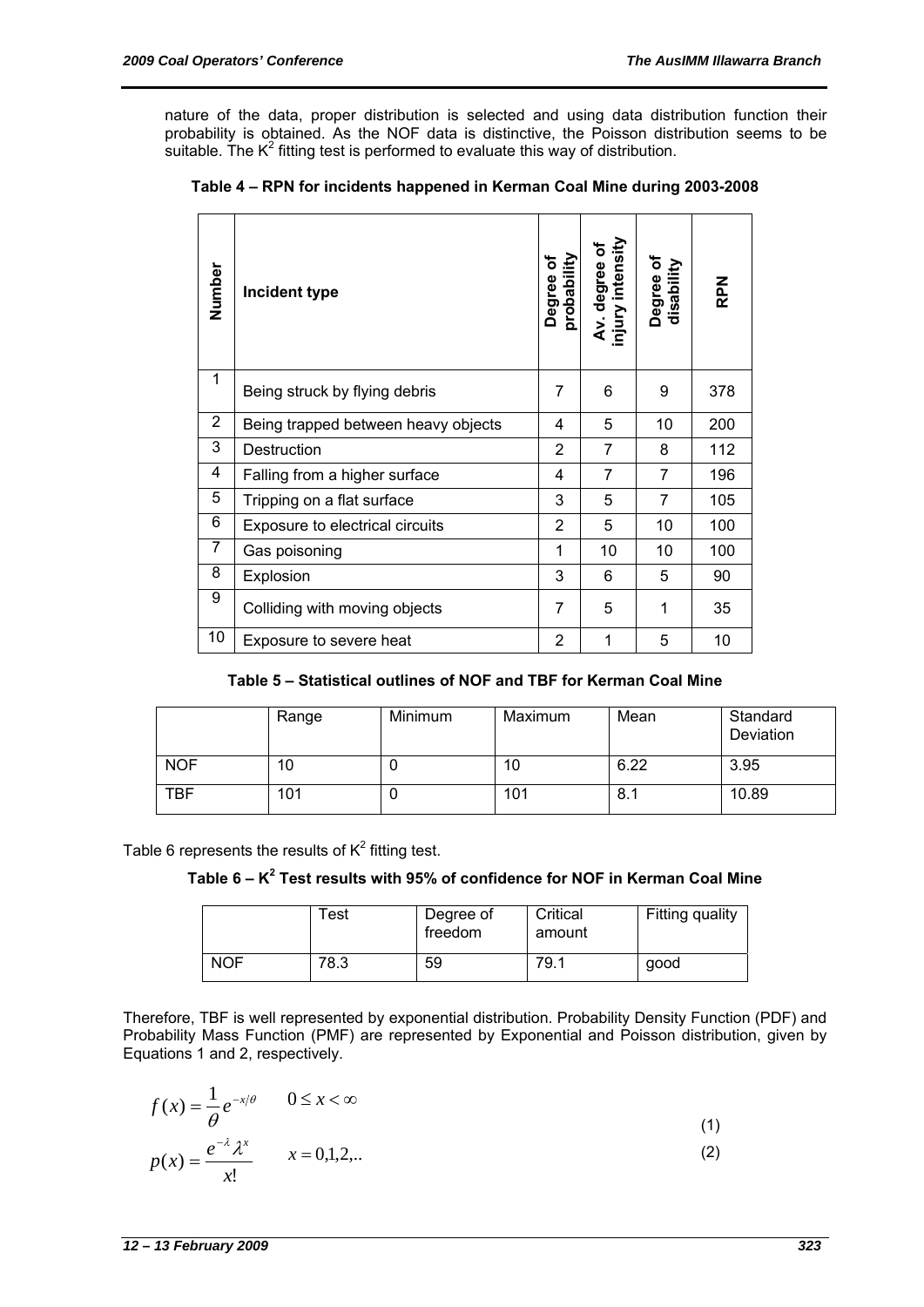Where  $\theta$  and  $\lambda$  are the parameters of exponential and Poisson distributions respectively.

As both Poisson and exponential distributions are single parameter distributions, it is only necessary to estimate the mean values of TBF and NOF (Einstein, H.H., 1997). Assuming that the individual average of the data for TBF and NOF are best estimates of the distribution parameters,  $\theta$  and  $\lambda$  would equal to average amounts of NOF and TBF respectively.

Therefore, the probability of a roof fall in t days could be obtained from Equation 3 (Einstein, H.H., 1997).

$$
P = \int_0^t \frac{1}{\theta} e^{-x/\theta} dx \Rightarrow P = 1 - e^{t/\theta}
$$
 (3)

#### **CONSEQUENCES OF ACCIDENTS IN KERMAN COAL MINE**

The rates of losses by roof falls have been determined by the safety group of Kerman Coal Mine as follows:

Fatalities; 25% Injuries; 30% Equipment damage; 30% Delay in operations; 15%

As seen in these ratings, 555 of the losses are due to fatalities and injuries. Figure 1 depicts the rate of each type of injury the mine workers suffered as a result of roof failure.



#### **Figure1 - Rates of various types of injuries due to roof falls in Kerman Coal Mine**

#### **RISK IN KERMAN COAL MINE**

As stated before, risk equals the probability of roof fall multiplied by consequences. On the other hand, the probability of rock fall can be estimated from time intervals of accidents and its distribution (Equation 1). Thus the roof fall risk in t days can be calculated from Equation 4 (Duzgun, H.S.B., Einstein, H.H., 2004).

$$
R(t) = C_T (1 - e^{-t/\theta})
$$
\n<sup>(4)</sup>

The probability of roof failure can be obtained from Equation 3. Figure 2 depicts the probability of accident occurrence due to roof failures in Kerman Coal Mine. As this figure illustrates, the time intervals between 2 accidents is in 95% probability to be less than 24 days.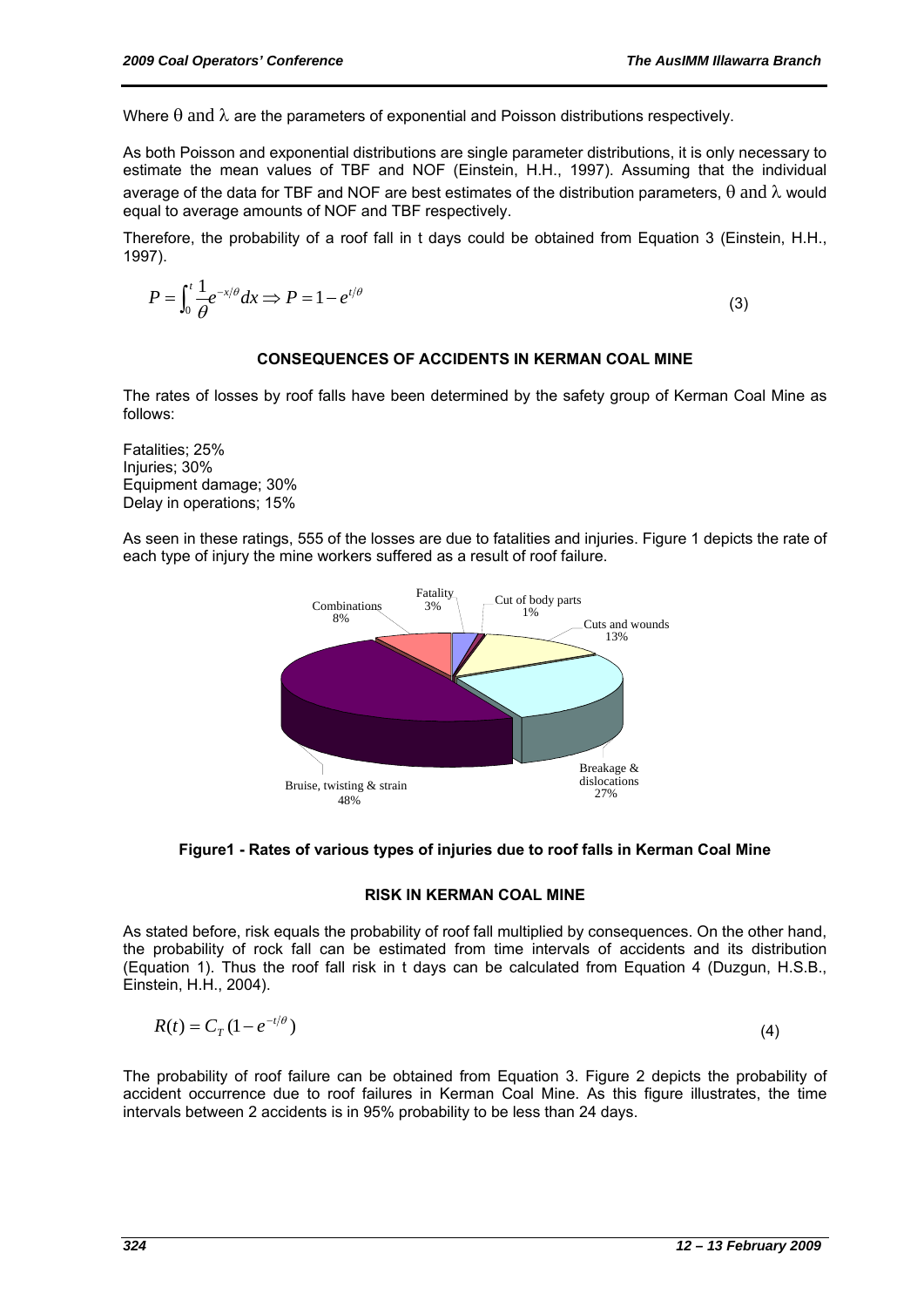

**Figure 2 – The probability of accident occurrence in t days** 

#### **DECISION MAKING ASSESMENT**

To propose a solution for the safety problems in the Kerman Coal Mine, the number of accidents from 2003 to 2008 were used as a basis for evaluation. An assessment of the financial justification of risk reduction was also done through the number of accidents and by use of decision tree. Decision tree led us to 2 ways from which we will need to select one. The two options are as follows:

- $a_1$ ; No action required; maintaining the status quo and
- a<sub>2</sub>; reaching a solution in order to reduce/prevent accidents by utilizing experiences from previous occurrences.

As shown in Figure 3 each branch results in two sub branches; one related to the case where failure occurs and the other is for a "no failure" case and therefore bears no consequences. If failure happens, the related sub- branch would be divided into *k* sub-branches where *k* =1, 2, 3 is the number of roof failures. Each roof fall would have its own specific consequences, depending on its circumstance. The cost of losses in  $a_1$  main branch depends on the number of falls and their type of consequence would equal  $C_1$  and the cost of losses and prevention measures in  $a_2$  main branch equals  $C_2$ . Therefore, *k* denotes the number of roof failures in a year and P (*k*) is the probability of *k* being equal to 1, 2, 3.

Assuming that after the improvement of conditions,  $a_2$  branch leads to a Q% saving in total roof fall costs the amounts of  $C_1$  and  $C_2$  can be calculated from Equations 5 and6, respectively.

$$
C_1 = C_T k, \qquad k = 0, 1, 2, \dots
$$
  
\n
$$
C_2 = (1 - \frac{Q}{100})C_T k + C_a \qquad k = 0, 1, 2, \dots
$$
\n(6)

Where;

 $C_1$  = imposed losses in  $a_1$  branch,  $K =$  number of falls,  $C_2$ = imposed losses in  $a_2$  branch,  $C_T$  = imposed losses due to a single fall, and  $C_a$ = cost required for improvement in  $a_2$  branch.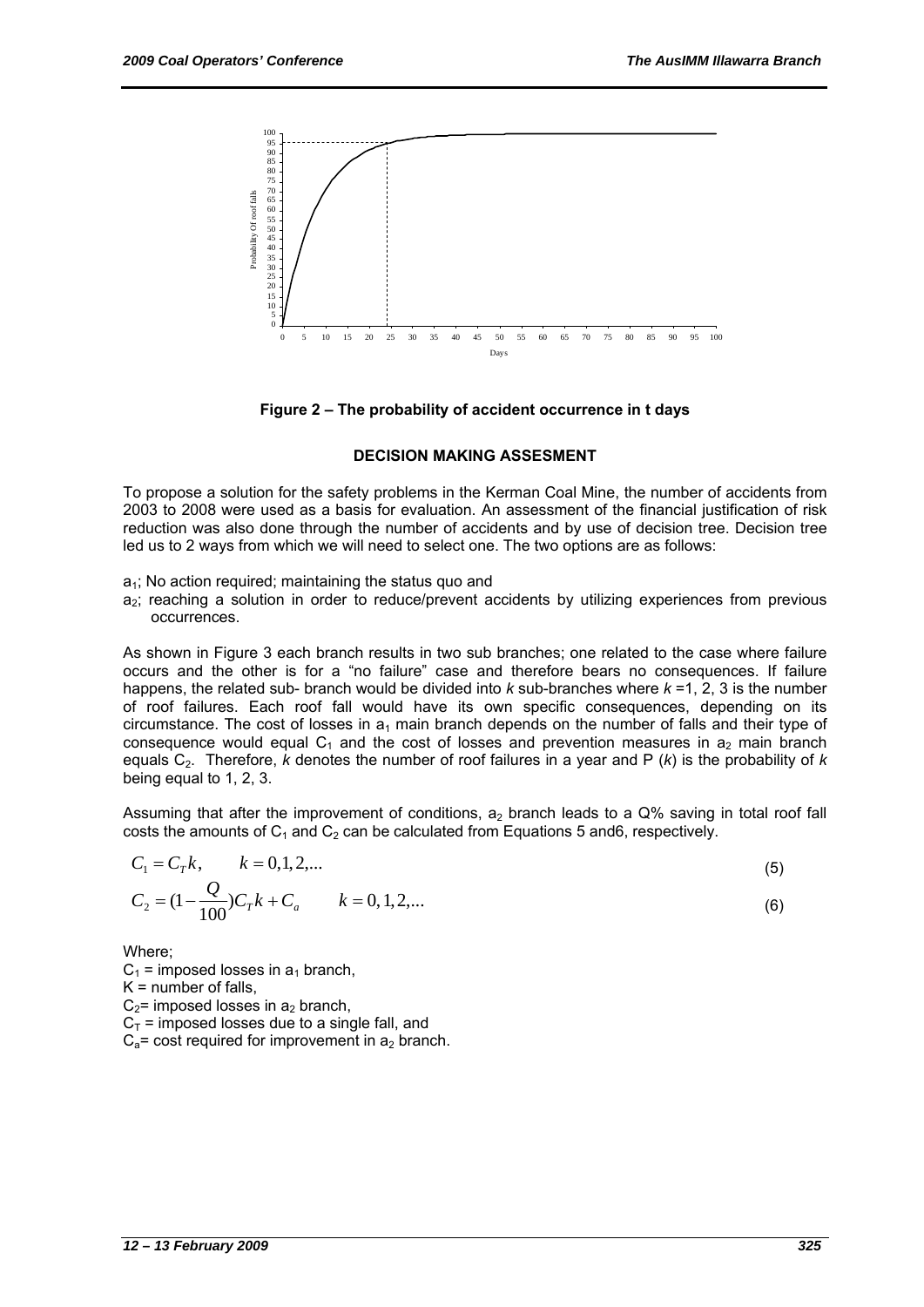

**Figure 3 - Decision tree for accident occurrences in Kerman Coal Mine** 

Equation 7 can be employed in order to compare the costs imposed by any branches, through the

$$
E[a_i] = \sum_{k=0}^{\infty} C_i P(k)
$$
\nwhich of equal coefficients

\n
$$
E[a_i] = \sum_{k=0}^{\infty} C_i P(k)
$$
\n(7)

number of annual accidents. Where, P(k) is obtained from Equation 2.

The expected amounts for  $a_1$  and  $a_2$  branches can eventually be calculated from Equations 8 and 9, respectively (Duzgun, H.S.B., Einstein, H.H., 2004).

$$
E[a_1] = C_T \lambda
$$
\n<sup>(8)</sup>

$$
E[a_2] = (1 - \frac{Q}{100})C_T \lambda + C_a \tag{9}
$$

Depending on the cause of accidents and the reduction rate in losses, the values of Q and  $C_a$  vary on a case by case basis.

Finally, by following the sub-braches and employing related equations, a branch which bears lower costs would be selected.

## **DECISION ANALYSIS OF ACCIDENTS IN KERMAN COAL MINE**

Figure 4 illustrates a histogram of the number of monthly accidents.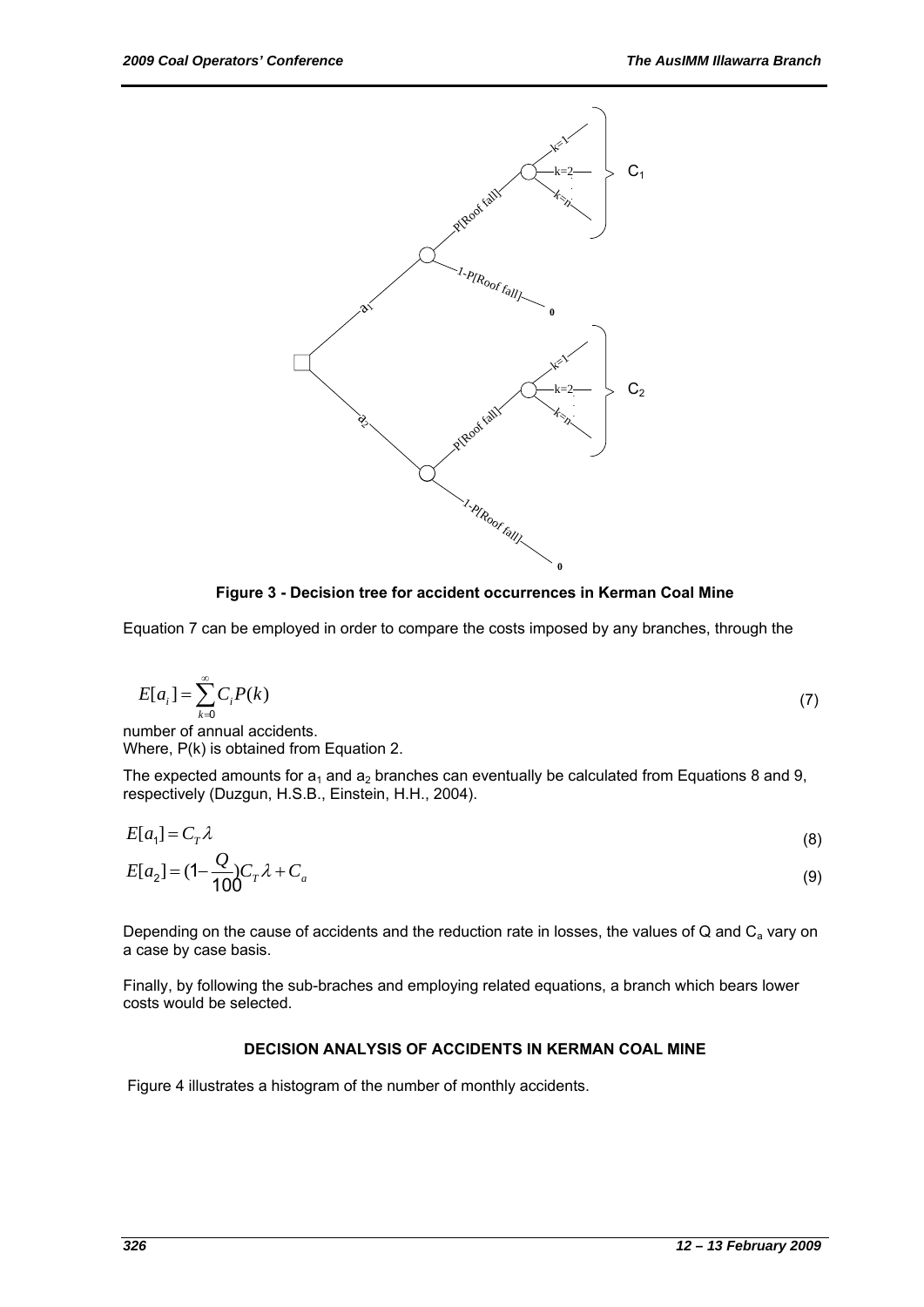

**Figure 4 - Histogram of monthly NOF in Kerman Coal Mine** 

The relative costs in  $a_2$  branch (i.e.  $C_2$ ) can be calculated with the following assumptions proposed by the safety group of the main company:

- 1- The adoption of a well planned training program, thorough safety inspections and improving roof conditions will lead to a 40% reduction in losses due to accidents.
- 2- The costs of training, safety inspections and improving roof conditions is 1.3 times of losses due to doing no action which is represented by  $a_1$  branch (i.e.  $C_1$ ).

 $C<sub>2</sub>$  could then be calculated from the Equation 10.

$$
C_2 = 0.6C_T k + 1.3C_T
$$
\n(10)

The average number of accidents per year can be obtained from monthly accidents and Table 5 using Equation 11 as follows:

$$
t = 12
$$
  

$$
\lambda_m = 6.22 \implies \lambda_y = t\lambda_m \implies \lambda_y = 74.64
$$
 (11)

Using the amounts of  $\lambda$ , obtained by Equation 11in the Kerman Coal Mine, the amounts related to each branch are obtained by Equation 12 as:

$$
E[a_1] = C_T \lambda \Rightarrow E[a_1] = 74.64 C_T
$$
  
\n
$$
E[a_2] = 0.6 C_T \lambda + 1.3 C_T \Rightarrow E[a_2] = 46.08 C_T
$$
 (12)

As seen in equation 12, the amount related to  $a_2$  branch is significantly lower than that of  $a_1$  branch. In other words, due to the high number of accidents in the mine, investing in prevention measures is financially justified.